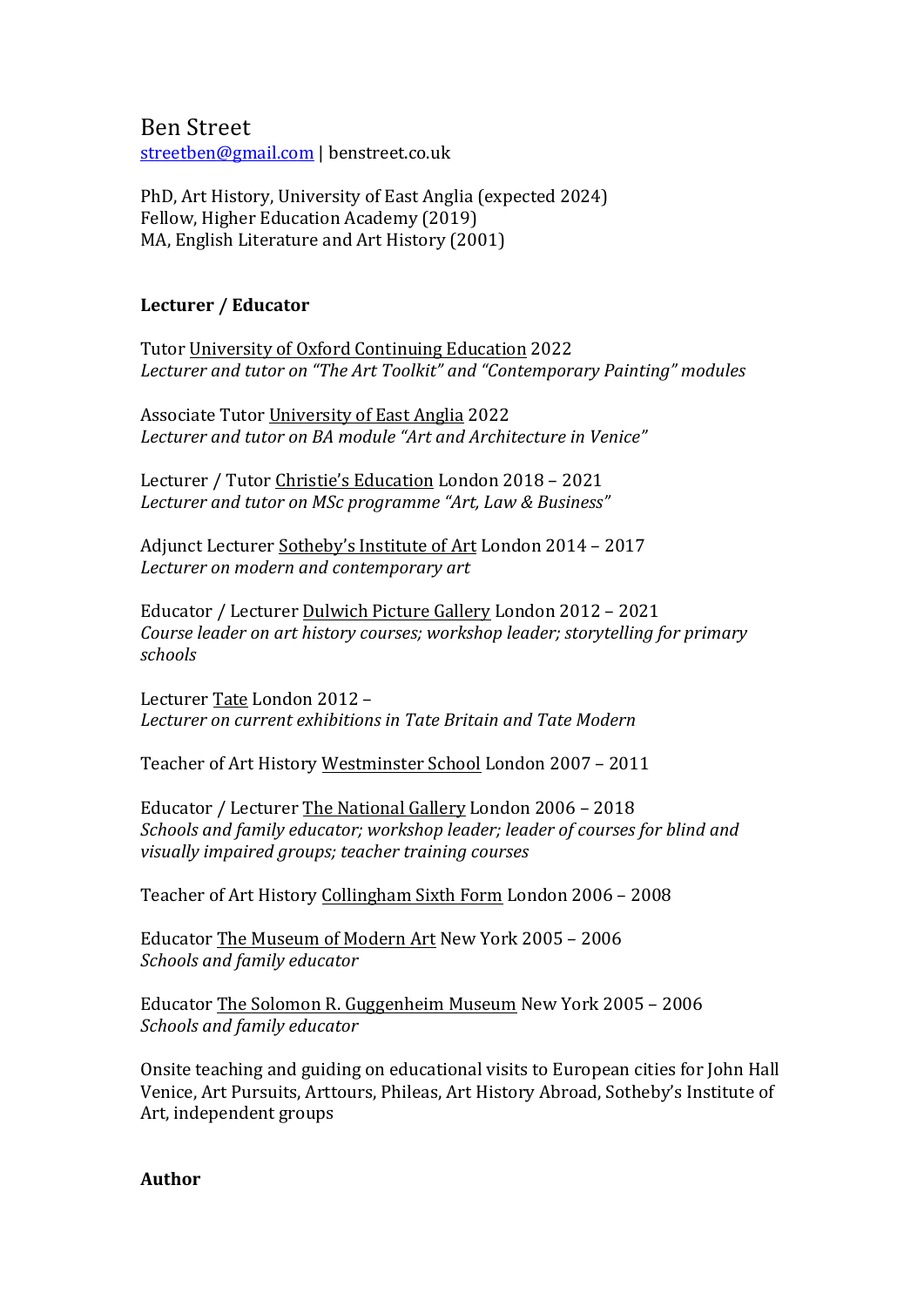### Books (sole author)

*How to Enjoy Art: A Guide for Everyone* Yale University Press *How to be an Art Rebel* Thames and Hudson *200 Words to Help you Talk about Art* Lawrence King 2018 Art Unfolded: A History of Art in Four Colours Ilex/Hachette 2014 New Order II Saatchi Gallery *Paper* Saatchi Gallery *Body Language* Saatchi Gallery 2013 New Order Saatchi Gallery

#### Books (contributing author)

2021 essay for *Henry Ward: Shed Paintings* Hato Press 2020 essay for *Freelands Foundation Painting Prize* Freelands Foundation 2020 essay for *Alexis Harding: Skin Deep* Museo d'Arte Contemporanea, Lissone 2018 essay for *Christopher Le Brun* Lisson Gallert 2018 essay for *If I Was your Girlfriend: A Jam Belmacz Gallery* 2018 essays for *The Shape of Time* Kunsthistorisches Museum, Vienna 2018 essays for *Flying too Close to the Sun* Phaidon 2018 essay for *Morten Skrøder Lund* Belmacz Gallery 2017 essay for *Paul Housley* Belmacz Gallery 2015 essay for *Benjamin Senior: Breathless* Anomie Publishing 2015 illustrated chronology for *Joseph Cornell: Wanderlust* Royal Academy of Arts 2015 essays for *Body of Art* Phaidon 2013 essay for *Gunnel Wåhlstrand* Art and Theory, Stockholm 2013 illustrated chronology for *Lucian Freud* Prestel 2012 essay for *Napoleone Collection* Collectorspace, Istanbul 2012 essay for *Eithne Jordan* MAC, Belfast 2011 essay for *Jan Fabre: The Years of the Hour Blue* Brandstätter Verlag, Vienna 2009 essay for *Marcin Cienski* Geukens and deVil, Antwerp

### Selected articles

2022 "Philip Guston: I Paint What I Want to See" (review) (Art Review)

2021 "Diary: Brownies and Cherry Soda" (Apollo)

2021 "Diary: The unruly life of museum postcards" (Apollo)

2020 "Doing nothing / Nothing doing" (Christie's)

2020 "Thinking Giovanni Bellini" (Nicholas Hall Gallery)

2019 "Deepfakes" (Art Review)

2019 "Detective Work" (Art Review)

2019 "The Power of the Self-Portrait" (Art Quarterly)

2019 "A Writer of our Time" (review) (Times Literary Supplement)

2019 "A New Way of Seeing" (review) (Times Literary Supplement)

2019 "Sensations" (review) (Times Literary Supplement)

2018 "The Love of Painting" (review) (Art Review)

2018 "Paul Winstanley: 59 Paintings" (review) (Times Literary Supplement)